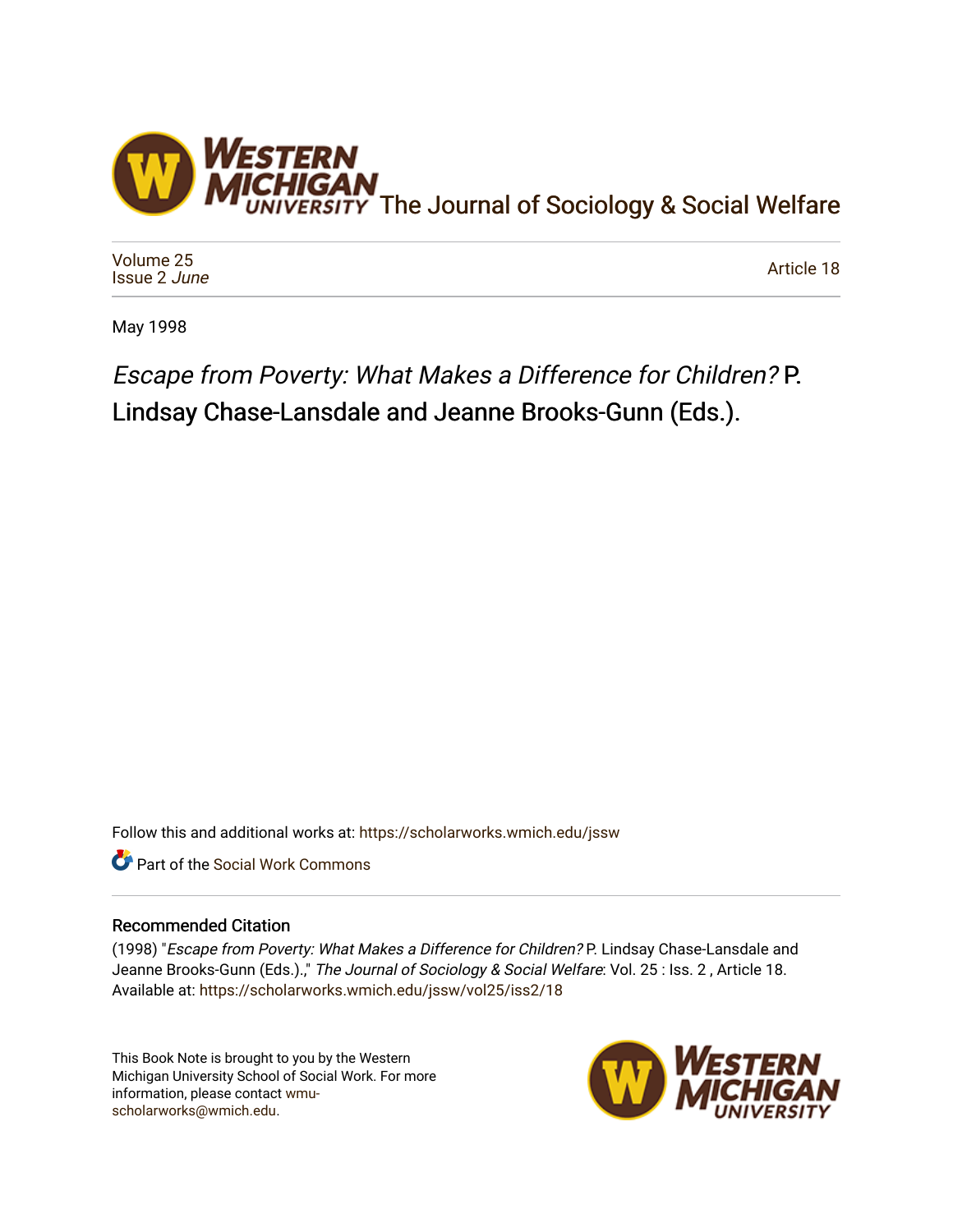cases were previously dealt with **by** statutory agencies, growing public concern that children are being physically harmed on a significant scale has resulted in many more investigations and interventions that often result in the removal of children from their homes. This development has been fueled **by** often sensationalized media reports which have purportedly uncovered a hidden incidence of child abuse of epidemic proportions. As case after case has been brought to the attention of the public, more and more abused children have been identified and pressures on the authorities to be ever more vigilant have increased. While these developments have been most marked in the United States, there have been similar trends in other European countries. The recent sexually motivated murders of young teen-age girls in Belgium created a national scandal while in Britain, child sexual and physical abuse cases are perennial topics in popular national newspapers.

Neil Gilbert's edited collection of articles about child abuse policies and programs in Canada, the United States and eight European nations seeks to identify the different ways in which these industrial countries deal with the problem. It shows that there are significant differences in the incidence of child abuse between these countries and very different approaches to dealing with the problem. These differences reflect complex factors such as the definition of abuse, variations in statistical reporting and different cultural approaches which defining child maltreatment in different ways. The book's major conclusion is that the problem of child abuse is not simply a matter of responding to objective cases of maltreatment but a complex one which reflects broader societal conditions. It shows that the relative nature of the way child abuse is defined and dealt with is not widely appreciated **by** social scientists or policy makers. Although the book does not propose how these differences can be accommodated within a comprehensive approach for preventing and treating child abuse, it contains a wealth of interesting information about public child welfare programs in the industrial nations. As such it makes a useful contribution to the development of comparative social policy research.

P. Lindsay Chase-Lansdale and Jeanne Brooks-Gunn (Eds.), *Escape from Poverty: What Makes a Difference for Children?*